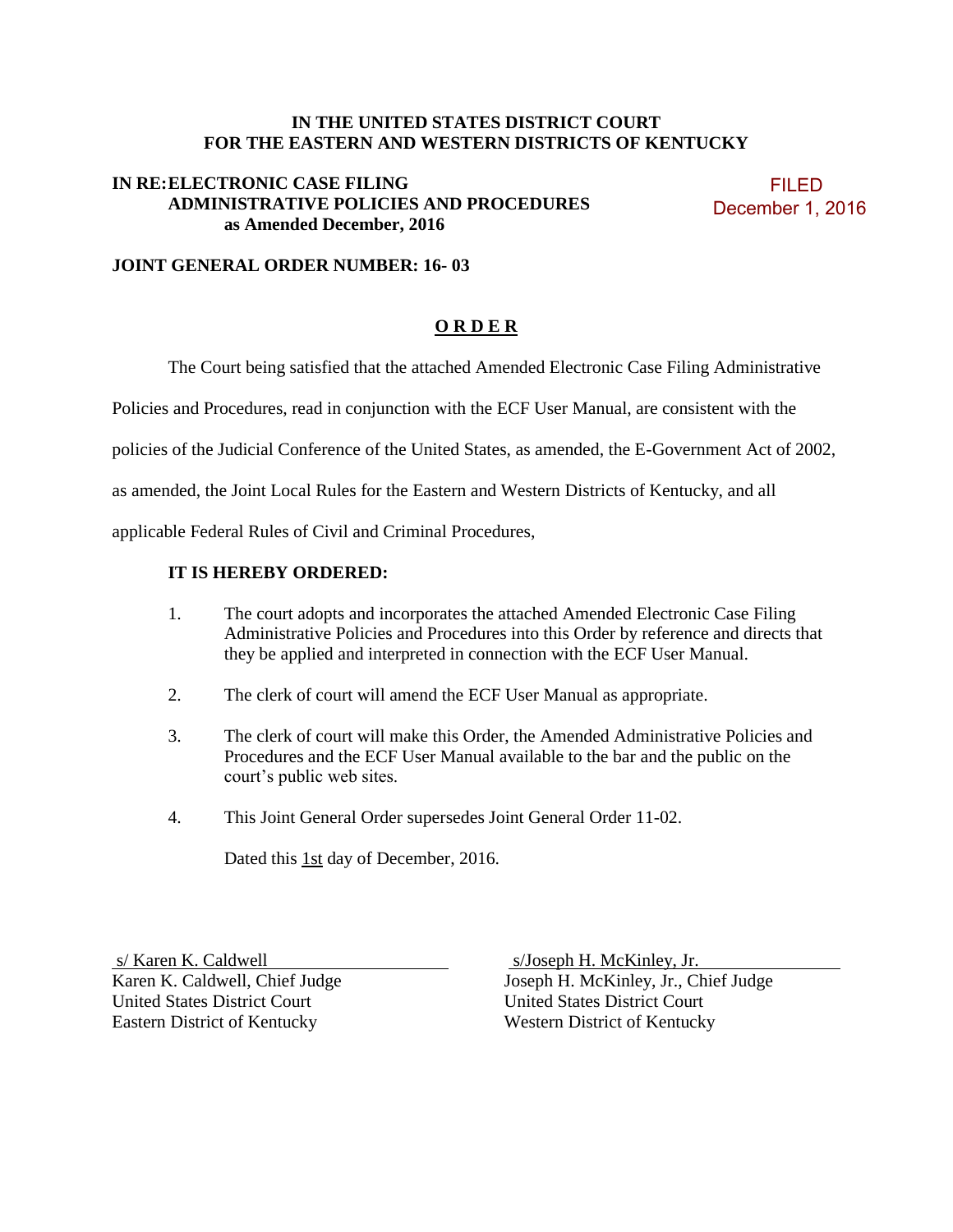## **IN THE UNITED STATES DISTRICT COURT FOR THE EASTERN AND WESTERN DISTRICTS OF KENTUCKY**

# **AMENDED ELECTRONIC CASE FILING ADMINISTRATIVE POLICIES AND PROCEDURES**

# **1. DEFINITIONS**.

- 1.1 **"ELECTRONIC FILING SYSTEM"** (ECF) refers to the court's automated system that receives and stores documents filed in electronic form. The program is part of the CM/ECF (Case Management/Electronic Case Files) software which was developed for the Federal Judiciary by the Administrative Office of the United States Courts.
- **1.2 "FILING USER"** is an individual who has a court-issued login and password to file documents electronically.
- **1.3 "NOTICE OF ELECTRONIC FILING" (NEF)** is a notice automatically generated by the Electronic Filing System at the time a document is filed with the system, setting forth the time of filing, the date the document is entered on the docket, the name of the party and attorney filing the document, the type of document, the text of the docket entry, the name of the party and/or attorney receiving the notice, and an electronic link (hyperlink) to the filed document, which allows recipients to retrieve the document automatically. The electronic link (hyperlink) will not allow access to a sealed document or *ex parte* motion. A document shall not be considered filed for the purposes of Federal Rules of Civil and Criminal Procedures until the filing party receives a system generated Notice of Electronic Filing with a hyperlink to the electronically filed document.
- **1.4 "PACER" (Public Access to Court Electronic Records)** is an automated system that allows an individual to view, print and download court docket information over the Internet.
- **1.5 "PDF" (Portable Document Format).** A document file created with a word processor, or a paper document which has been scanned, must be converted to portable document format to be filed electronically with the court. Converted files contain the extension ".pdf".
- **1.6 "PROPOSED ORDER"** is a draft document submitted by an attorney for a judge's signature. A proposed order shall accompany a motion or other request for relief as an electronic attachment to the document.
- **1.7 "TECHNICAL FAILURE"** is defined as a failure of court owned/leased hardware, software, and/or telecommunications facility which results in the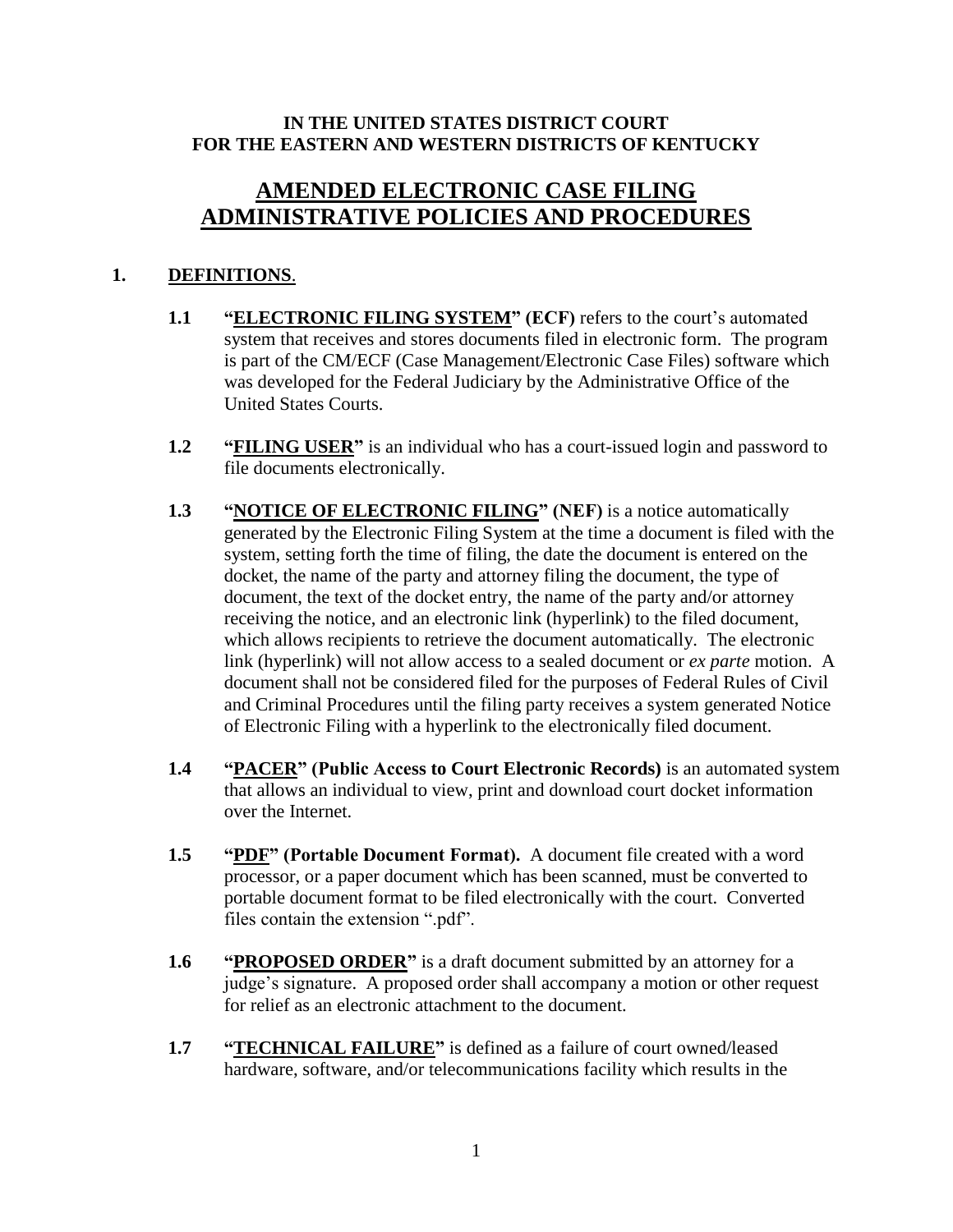inability of a Filing User to submit a filing electronically. Technical failure does not include malfunctioning of a Filing User's equipment.

**1.8 "SEALED DOCUMENT"** is defined as a document or motion filed pursuant to (1) a protective order, (2) an order granting leave to file the sealed document or motion, in conjunction with a motion for leave to seal or a previously filed redacted document, or (3) included within a category of documents considered sealed under a federal statute or federal rule of procedure, local rule, or standing order of this court. **The sealed document or motion is not available electronically or by any other means to the parties, attorneys or the public.**

# **2. SCOPE OF ELECTRONIC FILING.**

- (a) All civil, criminal and miscellaneous cases shall be assigned to the Electronic Filing System. All cases, proceedings, motions, memoranda of law and other pleadings or documents filed with the court must be filed using ECF unless otherwise specified herein.
- (b) The filing of all civil and miscellaneous initial papers shall be accomplished electronically under procedures outlined in the ECF User Manual. In a case removed to the federal court, copies of all documents previously filed in the state court shall be filed as attachments to the Notice of Removal, subject to requirements and limitations set forth in the ECF User Manual, or as otherwise ordered by the Court. Service of the summons and complaint must be made under Federal Rules of Civil Procedure 4.
- (c) A party proceeding *pro se* shall not file electronically, unless otherwise permitted by the court**.** *Pro se* filers shall file paper originals of all documents. The clerk's office will scan these original documents into the court's electronic System.
- (d) Due to the nature of their content, social security appeals and immigration cases shall have restricted status, meaning that remote public access to documents in these cases will be limited to Filing Users who are counsel of record. All documents filed in these cases will, however, be available for viewing by the public at the clerk's office, unless otherwise sealed.

# **3. ELIGIBILITY, REGISTRATION, PASSWORDS.**

 $\overline{a}$ 

(a) Unless otherwise exempt as set forth herein, an attorney admitted to the Bar of this court, including an attorney admitted *pro hac vice*<sup> $I$ </sup>, shall register as a Filing User by completing the prescribed registration form and submitting it to the clerk for the District in which the attorney intends to become a Filing User. If the

<sup>&</sup>lt;sup>1</sup>A separate motion shall be filed for each attorney seeking *pro hac vice* admission to the Court. Attorneys admitted *pro hac vice* will be given 30 days to register as an ECF Filing User. Also, see LR 83.2(a) to obtain information regarding permission to practice in a particular case.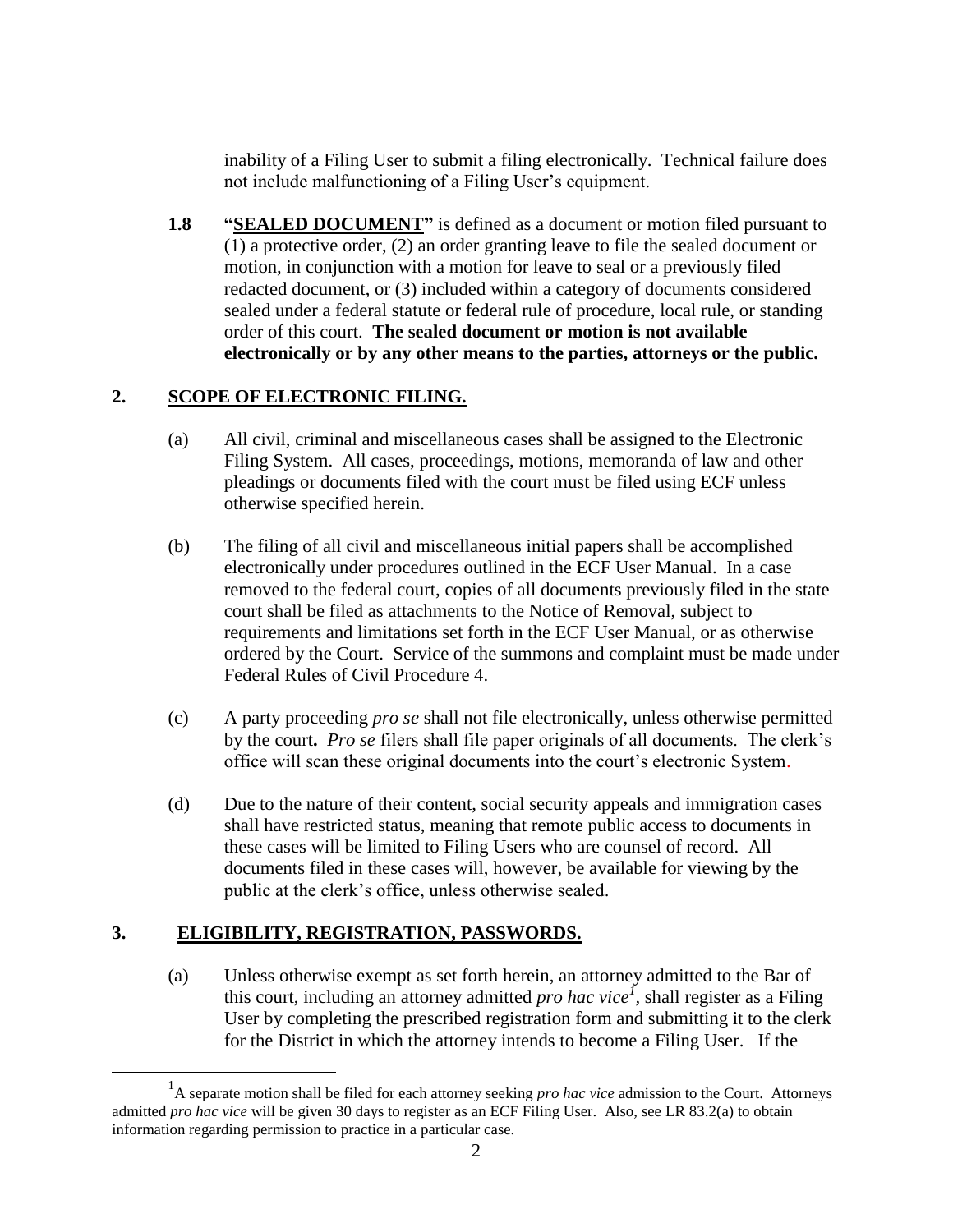Filing User intends to electronically file documents in both Districts, a separate registration form must be completed for both the Eastern and Western Districts.

- (b) Registration as a Filing User constitutes consent to electronic service of all documents as provided in this order in accordance with the Federal Rules of Civil Procedure and the Federal Rules of Criminal Procedure. Consent to electronic service by registering and participating in the electronic filing process does not constitute consent to service by any other means for purposes of Federal Rule of Civil Procedure 5(b)(2)(F).
- (c) By signing the registration form, the Filing Users certify that they have read and are familiar with the rules of practice of the court and the administrative policies and procedures governing electronic filing<sup>2</sup>; the method of training in the System used prior to becoming a Filing User; and that they have a PACER account<sup>3</sup>. An individual may register more than one Internet email address. All signed original Attorney Registration Forms shall be mailed or delivered by hand to the clerk's office. The clerk's office will either mail or email the login and password to the attorney or the attorney may arrange to pick up his/her login and password at the clerk's office.
- (d) Once the registration is processed by the clerk, the Filing User shall protect the security of the User password and immediately notify the clerk if the Filing User learns that the password has been compromised**.** Filing Users may be subject to sanctions for failure to comply with this provision. After registering, attorneys may change their passwords. If an attorney comes to believe that the security of an existing password has been compromised and that a threat to the System exists, the attorney must change his or her password immediately.
- (e) Exemptions from mandatory electronic filing may be granted upon submission of a written request to the clerk. The written request shall include a supporting affidavit showing a substantial undue hardship. Final authority to grant such request is vested in the Chief Judge or a designee of the Chief Judge.
- (f) If an attorney is leaving a law firm and is the attorney of record on an existing case and representation in the case will remain with the law firm, withdrawal and substitution of counsel must be made prior to the attorney's termination in the law firm, for the following reason:
	- (1) The attorney leaving the firm has an email address with the law firm he or she is leaving on record with the court. This email address may be

 $\overline{a}$ 

 $2R$ ules of practice and amended administrative policies and procedures along with tutorials and other information may be found at [www.kywd.uscourts.gov](http://www.kywd.uscourts.gov./) and at [www.kyed.uscourts.gov.](http://www.kyed.uscourts.gov/)

<sup>&</sup>lt;sup>3</sup>Visit the PACER web site a[t http://pacer.psc.uscourts.gov](http://pacer.psc.uscourts.gov/) to establish a PACER account.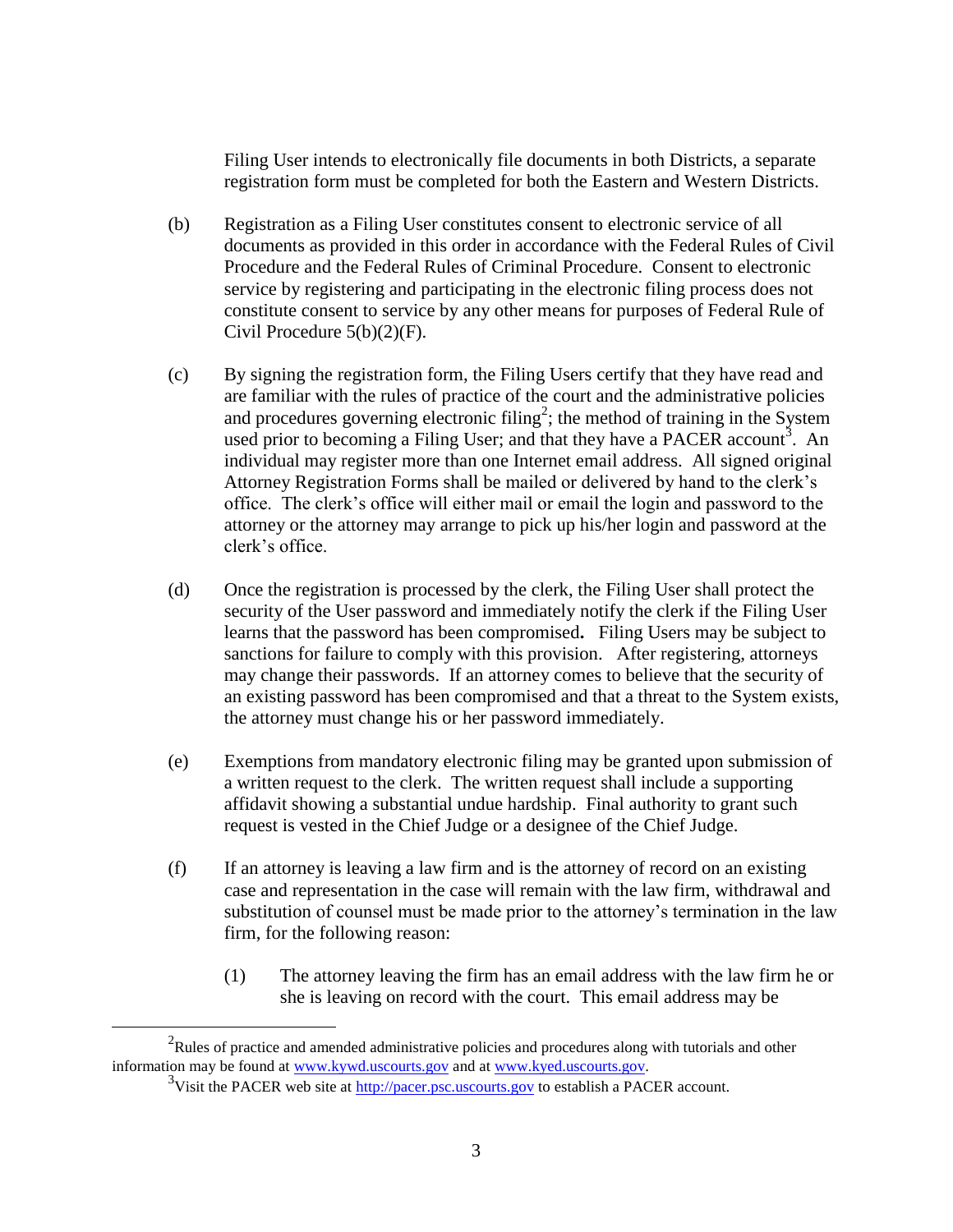disabled by the law firm as soon as the attorney terminates his/her employment. The electronic notices in ECF will continue to go to the terminated attorney's email address at the former firm. If the email address is disabled at the law firm, the attorney will not receive the electronic notice. If a withdrawal/substitution of counsel has not been filed prior to the attorney leaving the firm, the law firm should not disable the email account of the attorney leaving the firm until another attorney in the firm enters his/her appearance. The law firm should designate someone in the firm to check this email account for ECF notices until substitution of counsel has been filed with the court.

- (2) If the attorney leaving the firm is taking active cases from the firm, the attorney needs to change his/her email address as soon as possible, otherwise the attorney will not receive electronic notices from ECF. The email will continue to be sent to the former law firm's email address still on record.
- (3) It is the responsibility of the Filing User to maintain a current and correct email address in their CM/ECF account. Procedures for changing an email address may be found in the ECF User Manual.

### **4. ELECTRONIC FILING AND SERVICE OF DOCUMENTS.**

- (a) Electronic transmission of a document to the Electronic Filing System in accordance with these procedures, together with the transmission of a Notice of Electronic Filing from the court with a hyperlink to the electronically filed document, constitutes filing of the document for all purposes of the Federal Rules of Civil Procedure, the Federal Rules of Criminal Procedure and the Joint Local Rules of this court.
- (b) Emailing a document to the clerk's office or to the assigned judge does not constitute filing the document. A document shall not be considered filed until the System generates a Notice of Electronic Filing with a hyperlink to the electronically filed document.
- (c) Before filing a scanned document with the court, a Filing User must verify its legibility.
- (d) When a document has been filed electronically, the official record of that document is the electronic recording as stored by the court and the filing party is bound by the document as filed. A document filed electronically is deemed filed on the date and time stated on the Notice of Electronic Filing from the court.
- (e) Filing a document electronically does not alter the filing deadline for that document. Filing must be completed before midnight, **EASTERN TIME**, in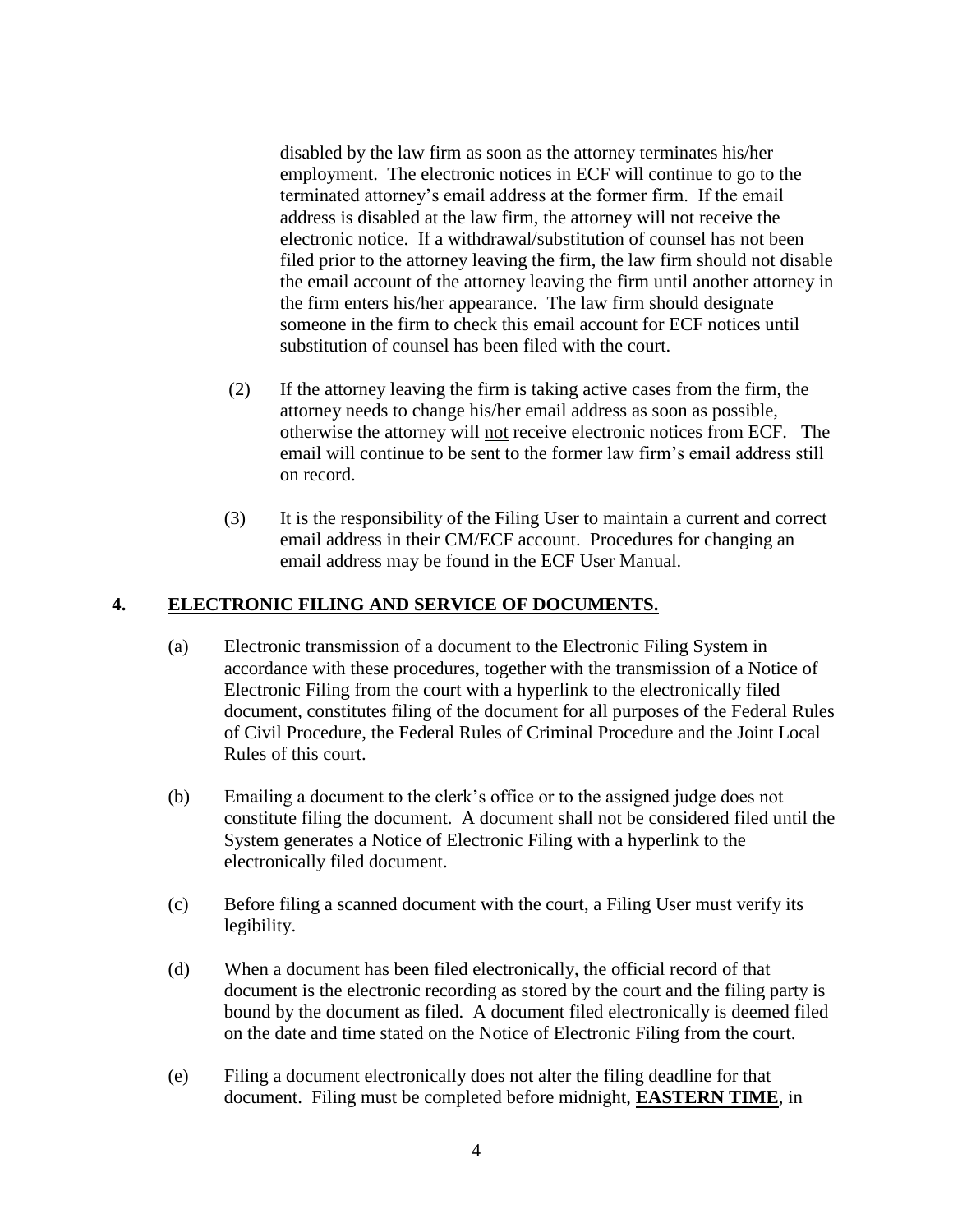order to be considered timely filed that day. However, if time of day is of the essence, the assigned judge may order a document filed by a certain time.

- (f) Upon the filing of a document, a docket entry will be created using the information provided by the Filing User. The clerk will, where necessary and appropriate, modify the docket entry description to comply with quality control standards. In the event a Filing User electronically files a document in the wrong case, the incorrect PDF document is attached, or a sealed document is filed in error, the Clerk of Court, or his designee, shall be authorized to strike the document from the record. A notice of the action striking a document from the record shall be served on all parties in the case.
- (g) By participating in the electronic filing process, the parties consent to the electronic service of all documents, and shall make available current and correct electronic mail addresses for service. Upon the filing of a document by a Filing User, a Notice of Electronic Filing (NEF), with a hyperlink to the electronic document and an email message will be automatically generated by the electronic filing system, and sent via electronic mail to the email addresses of all parties who have registered in the case. Consent to electronic service by registering and participating in the electronic filing process does not constitute consent to service by any other means for purposes of Federal Rule of Civil Procedure 5(b)(2)(F).

When a sealed document is filed, ECF provides notice of electronic filing to all parties in the case. A sealed document will not be available electronically to parties, attorneys or the public. The filing party *must use* alternate forms of service to provide any parties entitled to notice with copies of the sealed document. In accordance with Rule 6(d) of the Federal Rules of Civil Procedure and 45(c) of the Federal Rules of Criminal Procedure, when a party may or must act with a specified time after being served and service is made under Rule  $5(b)(2)(C)$ , (D), or (F), 3 days are added after the period would otherwise expire under 6(a).

In addition to receiving email notifications of filing activity, the Filing User is strongly encouraged to sign on to the electronic filing system at regular intervals to check the docket in his/her case.

(h) If the filing of an electronically submitted document requires leave of court, such as an amended complaint, the attorney shall attach the proposed document as an attachment to the motion requesting leave to file. If the court grants the motion, the clerk will electronically file the document without further action by the Filing User.

A sealed document must not be attached to the motion, but rather must be electronically filed separately as a provisionally sealed document. The document stays provisionally sealed until the court rules on the motion to seal.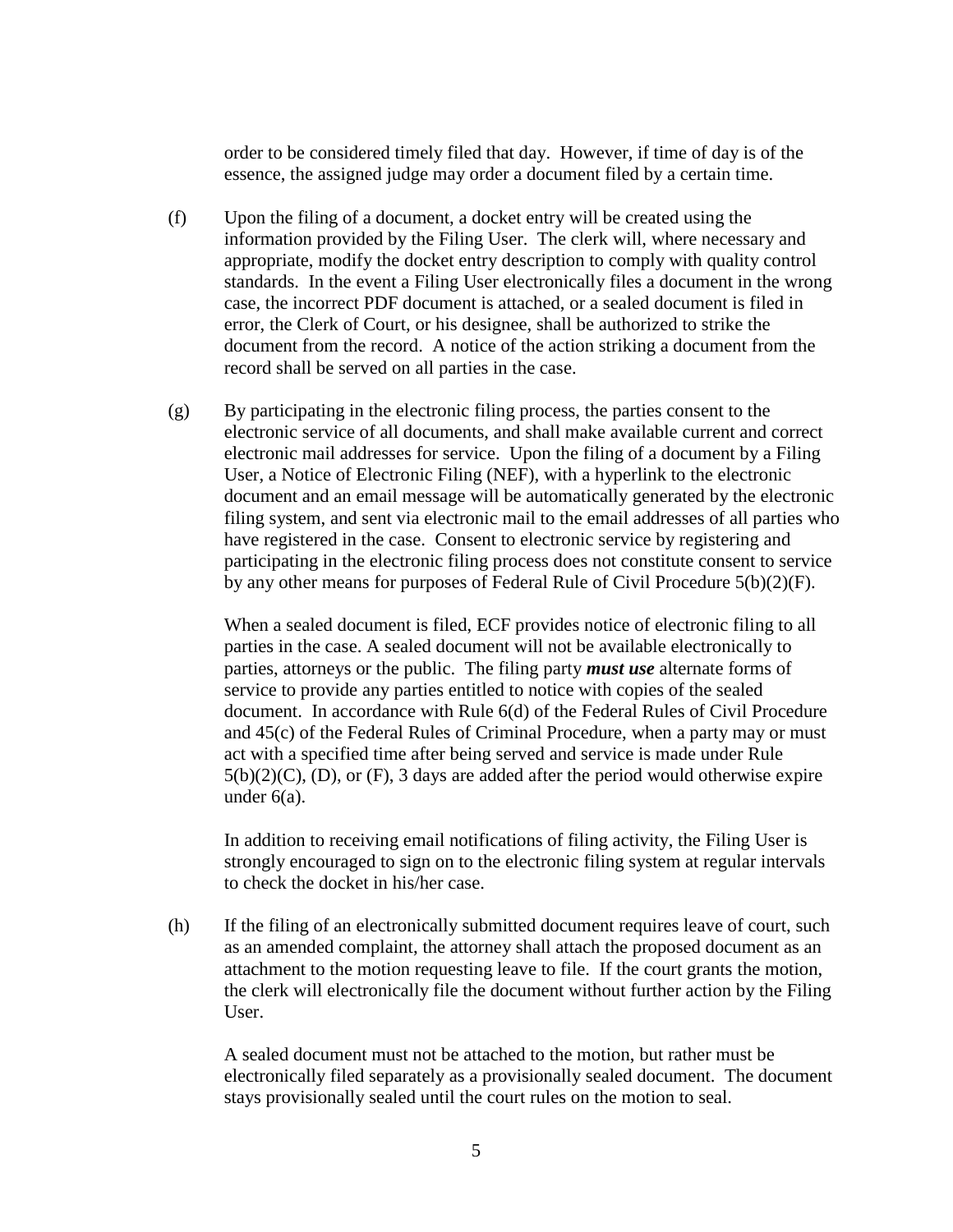(i) A certificate of service must be included with all documents filed electronically, excluding an *ex parte* motion. Such certificate shall indicate that service was accomplished pursuant to the court's electronic filing procedures.

A party who is not a registered participant of the System is entitled to a paper copy of any electronically filed pleading, document, or order. The filing party must therefore provide the non-registered attorney or party, including a terminated party or attorney, if appropriate, with the pleading, document, or order pursuant to Federal Rules of Civil Procedure (Fed. R. Civ. P. 5(b)). Under the rules, they can be served with a paper copy of the electronically filed document, or they can consent in writing to service by any other method, including other forms of electronic service such as fax or direct email. In accordance with Rule 6(d) of the Federal Rules of Civil Procedure and 45(c) of the Federal Rules of Criminal Procedure, when a party may or must act with a specified time after being served and service is made under Rule  $5(b)(2)(C)$ , (D), or (F), 3 days are added after the period would otherwise expire under 6(a).

The following is a suggested certificate of service for electronic filing:

### **CERTIFICATE OF SERVICE**

On [Date], I electronically filed this document through the ECF system, which will send a notice of electronic filing to: [Attorney Name].

and I [mailed] [hand delivered] [faxed] this document and the notice of electronic filing to: [Attorney/Party Name], [Address].

> s/ [typed name of attorney] Attorney's name Attorney for: Law Firm Name (if applicable) **Address** Phone Number Fax Number Attorney's Email address

### **5. ENTRY OF COURT DOCUMENTS.**

- (a) A document entered or issued by the court will be filed in accordance with these procedures and such filing shall constitute entry on the docket kept by the clerk under Fed. R. Civ. P. 58 and 79; and Fed. R. Crim. P. 55.
- (b) All signed orders will be electronically filed or entered. An order containing the electronic signature of a Judge shall have the same force and effect as if the Judge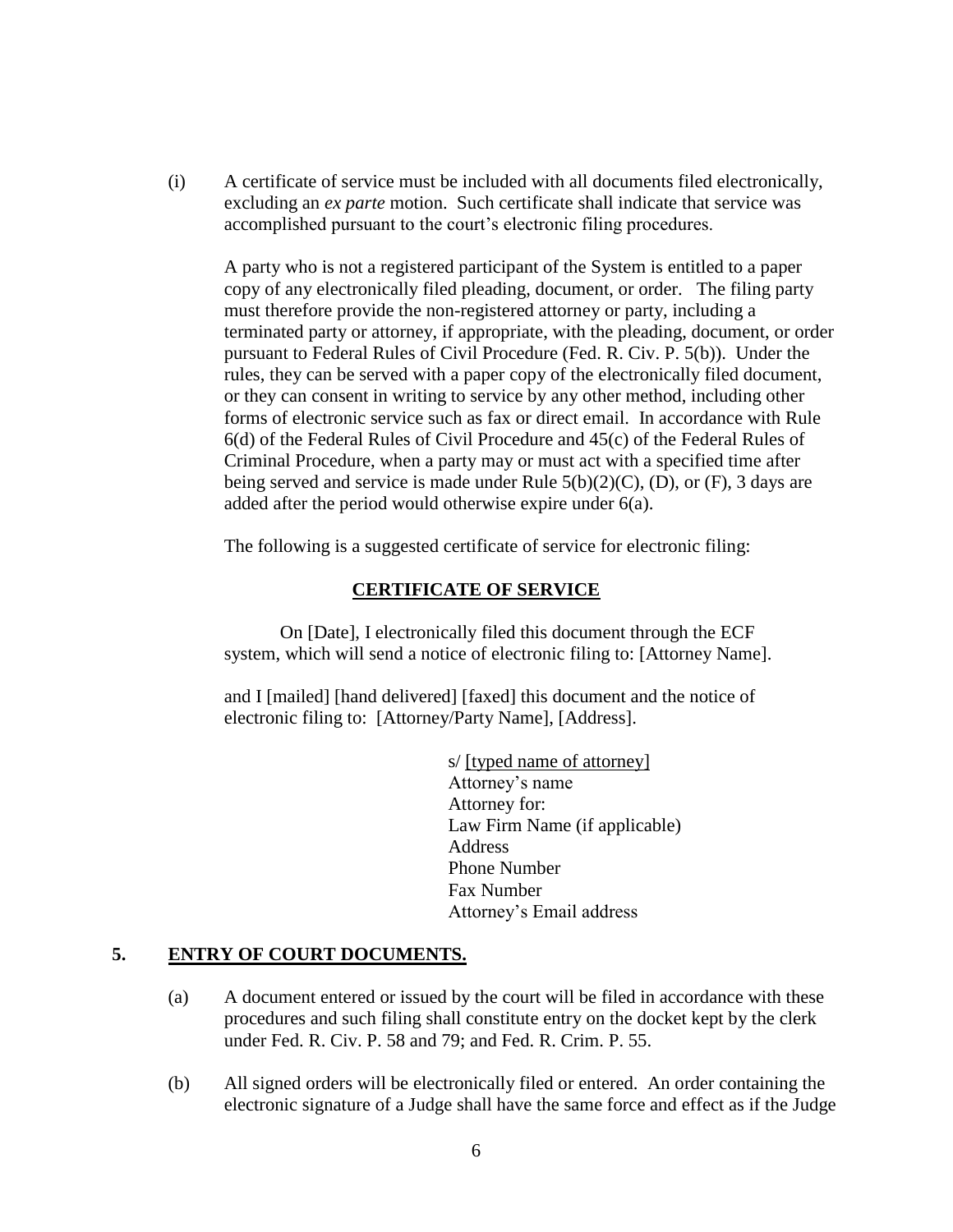had affixed a signature to a paper copy of the order and the order had been entered on the docket in a conventional manner.

- (c) Orders may also be issued as "text-only" entries on the docket, without an attached document. Such orders are official and binding.
- (d) The court may sign, seal and issue a summons electronically, although a summons may not be served electronically.
- (e) All proposed orders submitted electronically must be in PDF format and must be: (1) submitted as an attachment to a motion or stipulation and identified as "proposed"; or (2) contained within the body of a stipulation or agreed order. If the Judge approves the proposed order, it will be refiled electronically under a separate document number.

### **6. NOTICE OF COURT ORDERS AND JUDGMENTS.**

Immediately upon the entry of an order or judgment in an action, the Clerk will transmit to Filing Users in the case, in electronic form, a Notice of Electronic Filing (NEF), with a hyperlink to the electronic document. Electronic transmission of the NEF, along with a hyperlink to the electronic document, constitutes the notice required by Federal Rules of Civil Procedure 77(d) and Federal Rules of Criminal Procedure 49(c). The clerk must give notice in paper form to a *pro se* party or an attorney who is not a Filing User to the extent notice is required. The clerk shall serve a sealed order or judgment, in paper form, to any party entitled to notice.

When the Notice of Electronic Filing transmitted to a party contains a complete court order and states there is no document attached, notice of entry of the order shall be deemed served on the date and time stated on the Notice of Electronic Filing that is transmitted to the party served.

# **7. ATTACHMENTS AND EXHIBITS.**

Documents referenced as exhibits or attachments shall be filed in accordance with these administrative policies and procedures and the court's ECF User Manual, unless otherwise ordered by the court. A Filing User shall submit as exhibits or attachments only those excerpts of the referenced documents that are directly germane to the matter under consideration by the court. Excerpted material must be clearly and prominently identified as such, unless the attachment relates to a sealed document. Filing Users who file excerpts of documents as exhibits or attachments under these procedures do so without prejudice to their right to timely file additional excerpts or the complete document. Responding parties may timely file additional excerpts or the complete document that they believe are directly germane. The court may require parties to file additional excerpts or the complete document.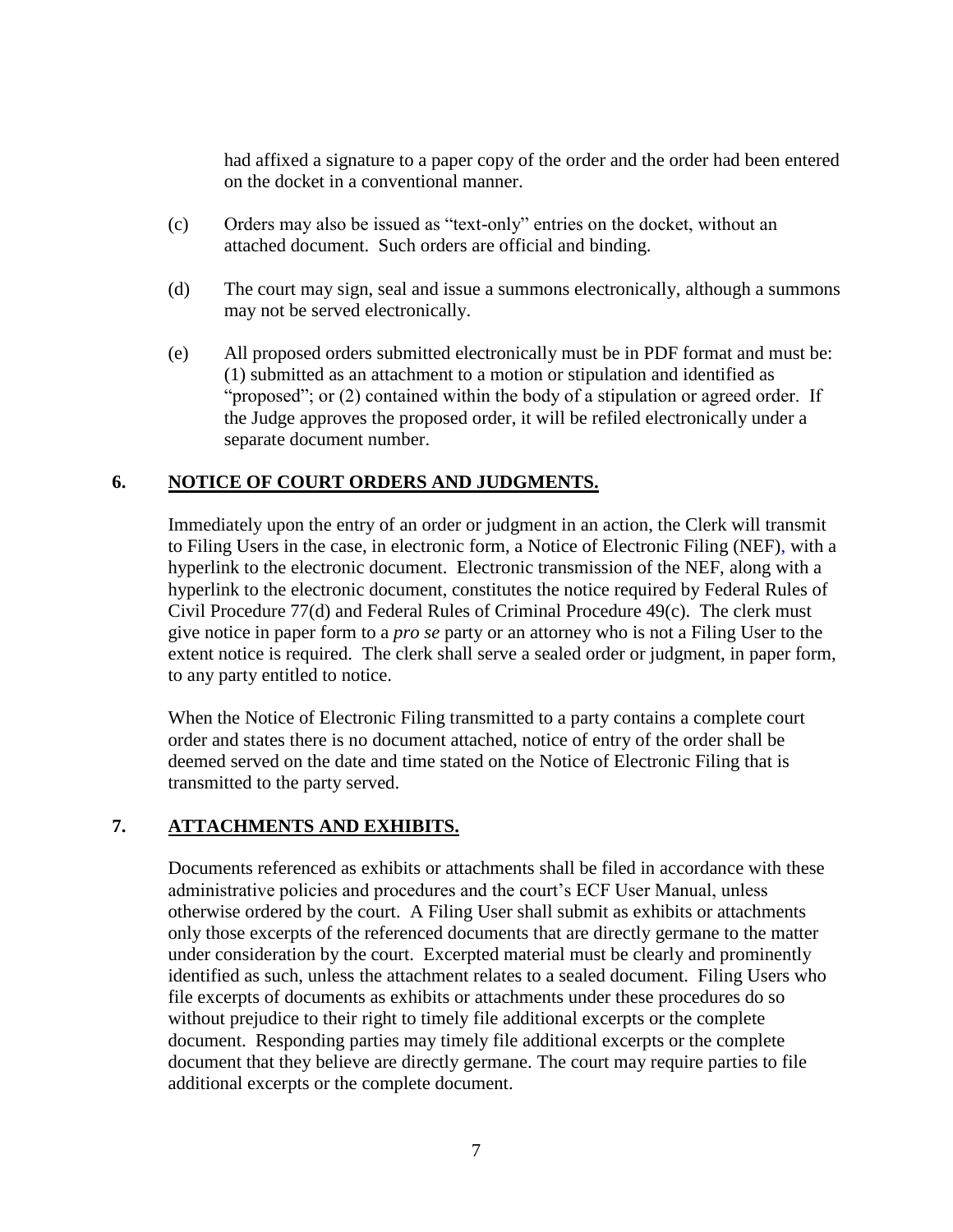#### **8. SEALED AND** *EX PARTE* **DOCUMENTS.**

#### 8.1 **SEALED DOCUMENTS**

- (a) Procedure.
	- (1) **Civil Motion for Leave to Seal**. A party seeking to file a sealed document shall electronically file a motion for leave to seal. The motion must state why sealing is required and whether redaction could eliminate or reduce the need for sealing. A motion for leave to seal is not required if the document is (1) already subject to a protective order or (2) included within a category of documents considered sealed under a federal statute or federal rule of procedure, local rule, or standing order of this court. The motion for leave to seal and any attachments to the motion to seal will be available electronically to the public.
	- (2) **Criminal Motion for Leave to Seal**. A party seeking to file a sealed document shall electronically file a motion for leave to seal. The motion must state why sealing is required and whether redaction could eliminate or reduce the need for complete sealing. A motion for leave to seal is not required if the document is (1) already subject to a protective order or (2) included within a category of documents considered sealed under a federal statute or federal rule of procedure, local rule, or standing order of this court. The motion for leave to seal, any attachments to the motion for leave to seal, the document(s) subject to the motion, and any response or reply thereto, will not be available electronically or by any other means. The filing party must use alternate forms of service to provide any parties entitled to notice with a copy of the document.
	- (3) **Sealed Document.** The document to be sealed must not be attached to the motion, but rather must be electronically filed separately as a provisionally sealed document. This document stays provisionally sealed until the court rules on the motion to seal.
	- (4) **Delegation to Strike.** The Clerk of Court, or designee, is authorized to strike from the record a sealed document electronically filed in error. A notice of the action striking a document from the record shall be served on all parties in the case.
	- (5) **Order.** When documents are ordered to be placed under seal, the Clerk will officially file the documents.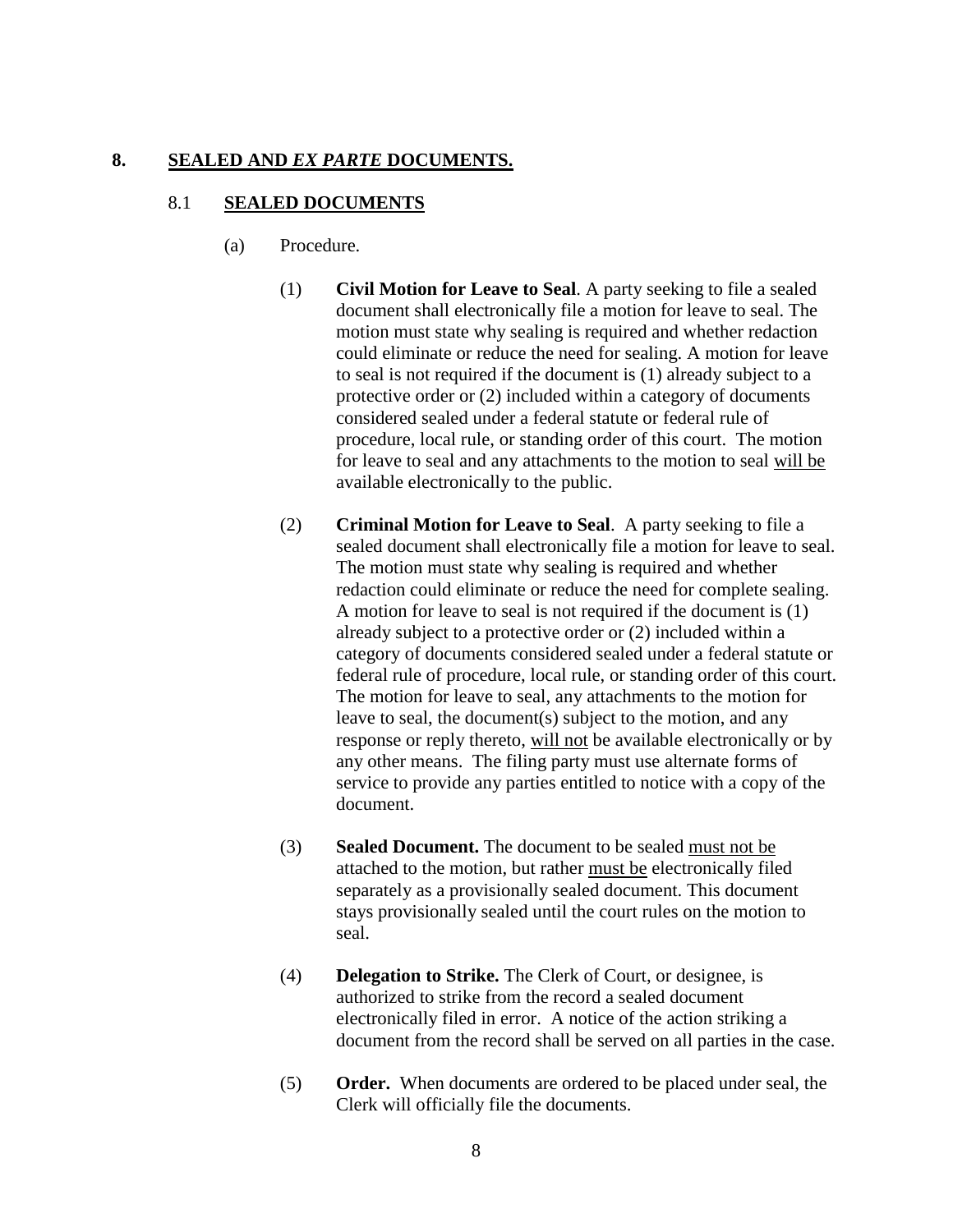- (6) **Access to Sealed Documents.** Sealed documents will be electronically accessible only to the Court. Upon the filing of a notice of appeal to the Sixth Circuit Court of Appeals, electronic access to sealed documents in the record on appeal will depend upon the policy of the Sixth Circuit.
- (b) Notice. When a sealed document is filed, ECF provides notice of electronic filing to all parties in the case. A sealed document will not be available electronically to parties, attorneys or the public. The sealed document will be available electronically to the Court. The filing party must use alternate forms of service to provide any parties entitled to notice with copies of the sealed document. In accordance with Rule 6(d) of the Federal Rules of Civil Procedure and 45(c) of the Federal Rules of Criminal Procedure, when a party may or must act with a specified time after being served and service is made under Rule  $5(b)(2)(C)$ , (D), or (F), 3 days are added after the period would otherwise expire under 6(a).
- (c) Docket Sheet Entries. When a sealed document is filed, an entry appears on the public electronic docket sheet. The parties, attorneys and the public do not have electronic access to the sealed document.
- (d) Motion to Unseal. A motion to unseal or obtain a copy of a sealed document may be made on any legal grounds.
- (e) Privacy Policy. Federal rules support compliance with the E-Government Act. *See* Fed. R. Civ. P. 5.2; Fed. R. Crim. P. 49.1. Parties and their attorneys are responsible under the rules for preventing disclosure of certain confidential information in case filings. **The clerk does not review case filings for compliance or independently redact or seal noncomplying filings.**

# 8.2 *EX PARTE* **DOCUMENTS**

- (a) Procedure.
	- (1) *Ex parte* Motion. A party seeking to file an *ex parte* motion shall electronically file an *ex parte* motion with attachments.
	- (2) Parties must ensure an *ex parte* motion is proper in light of the substantive, procedural and ethical rules that apply in the context of the filing.
- (b) Docket Sheet Entries. When an *ex parte* motion is filed, an entry appears on the public electronic docket sheet. An *ex parte* motion and attachments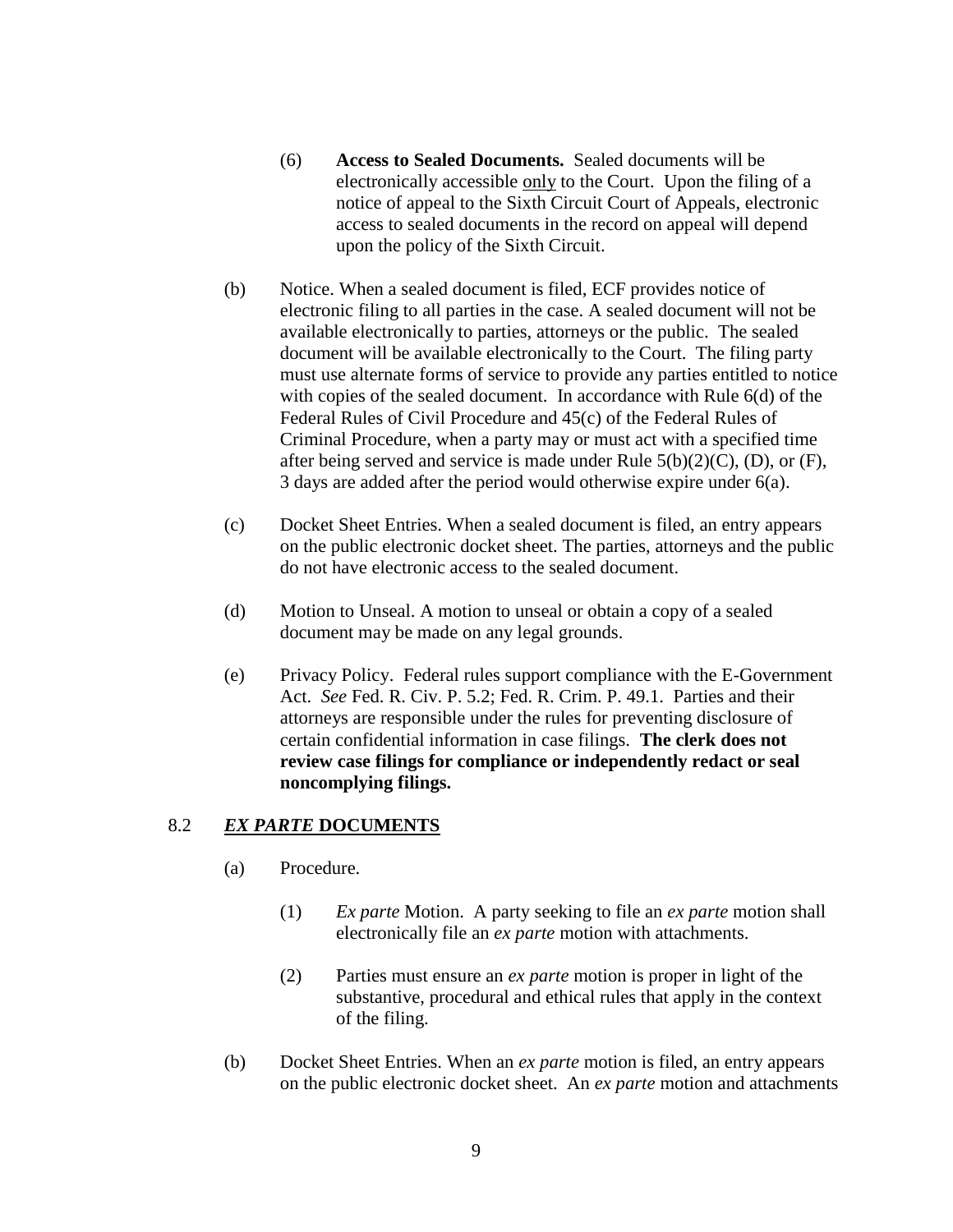are not available electronically or by any other means to the parties, attorneys or the public.

### 8.3 **DOCUMENTS IN A SEALED CASE**

- (a) Procedure.
	- (1) **Motion to Seal Case.** A party seeking to seal a case shall electronically file a motion to seal. The motion must state why sealing is required and whether redaction could eliminate or reduce the need for complete sealing.
	- (2) **Criminal Motion to Seal Case.** A criminal motion to seal, any attachments to the motion, and any response or reply thereto, will not be available electronically or by any other means. The filing party must use alternate forms of service to provide any parties entitled to notice with a copy of the document filed in a criminal case.
	- (3) **Order.** When a motion to seal a case is granted, the case will not be available electronically or through any other means to the parties, attorneys or the public.
- (b) Filing a Document in a Sealed Case. A document filed in a sealed case must be filed with the court on paper in a sealed envelope marked "sealed" citing thereon the style of the case and case number. The clerk may require the document to be accompanied by a CD-ROM containing the document in a PDF format.
- (c) Notice. When a document is filed in a sealed case, ECF will not provide a notice of electronic filing. The document will not be available electronically to parties, attorneys or the public. The document will be available electronically to the Court. The filing party must use alternate forms of service to provide any parties entitled to notice with copies of the document. In accordance with Rule 6(d) of the Federal Rules of Civil Procedure and 45(c) of the Federal Rules of Criminal Procedure, when a party may or must act with a specified time after being served and service is made under Rule  $5(b)(2)(C)$ , (D), or (F), 3 days are added after the period would otherwise expire under 6(a).
- (d) Motion to Unseal. A motion to unseal a case or obtain a copy of a document in a sealed case may be made on any legal grounds.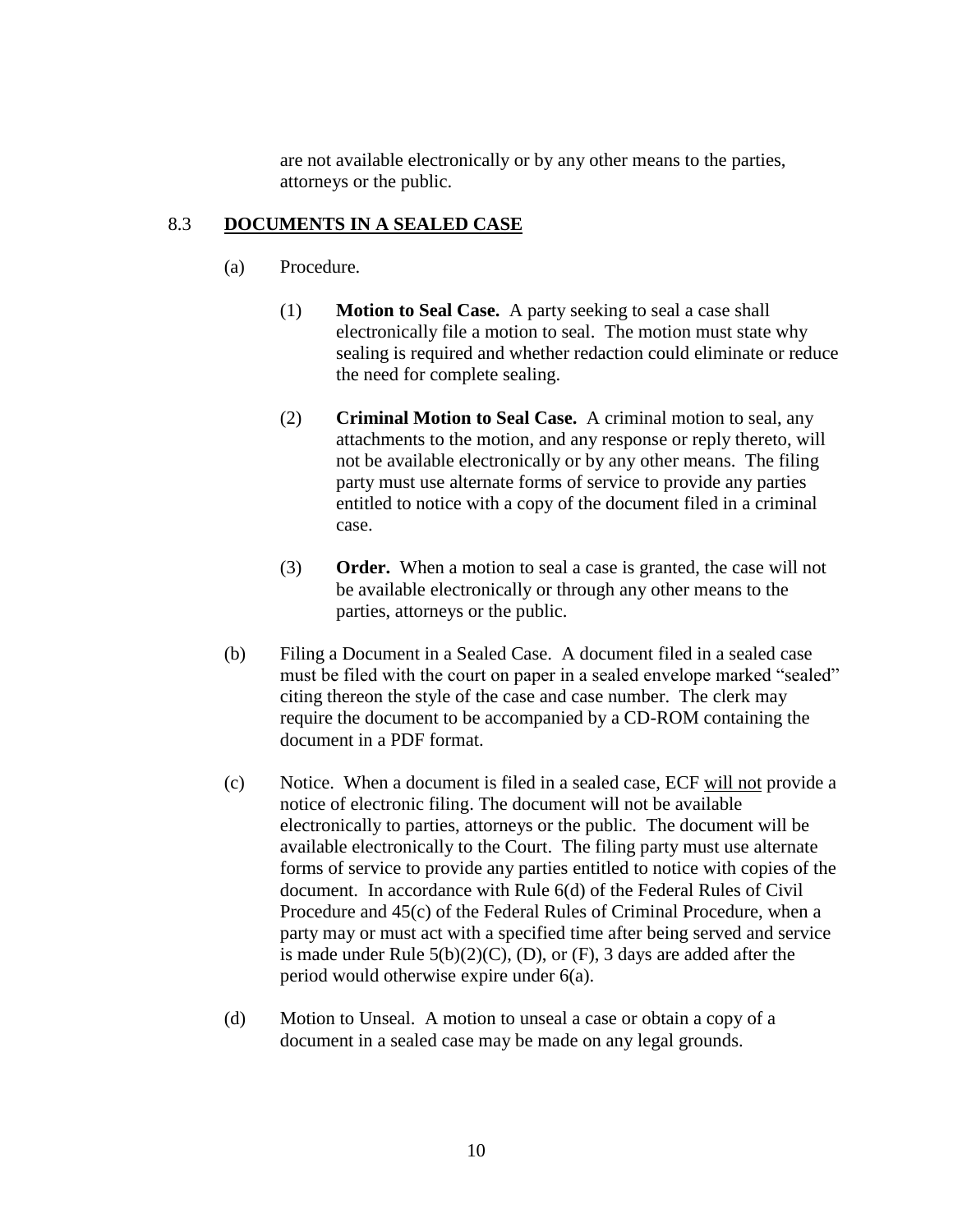# **9. SPECIAL FILING REQUIREMENTS AND EXCEPTIONS.**

### 9.1 **SPECIAL FILING REQUIREMENTS**

The documents listed below shall be presented for filing on paper. The clerk may require the document be accompanied by a CD-ROM containing the document in a PDF format:

> Documents in sealed cases In Camera Ex parte documents in sealed cases Qui Tam Cases (under seal)

### 9.2 **EXCEPTIONS**

 $\overline{a}$ 

All documents shall be filed electronically unless otherwise ordered by the Court or specifically exempt herein.<sup>4</sup>

# 9.2.1 **MANDATORY EXCEPTIONS**

The following documents are excluded from the Electronic Filing System and shall be filed solely on paper, unless otherwise ordered by the court:

### ADMINISTRATIVE RECORDS

### PLEA AGREEMENTS

# ALL GRAND JURY MATTERS - SUCH AS:

- (a) Minute sheets of swearing in and impanelment
- (b) Grand Jury returns
- (c) Voting slips
- (d) Any requests to be excused from grand jury for medical or some other reason and the Order appointing alternate
- (e) Motions to quash subpoenas and orders ruling on them
- (f) Motions to enforce subpoenas and orders ruling on them
- (g) Motions for immunity and orders ruling on them
- (h) Motions for appointment of counsel and orders ruling on them.

### WARRANTS OF ANY KIND (e.g., arrest, seizure, etc.)

 $^{4}$ Because large documents may not upload properly to ECF or download within a reasonable amount of time, documents must be broken down into five (75) megabyte segments. Documents over five (75) megabytes may be rejected by ECF.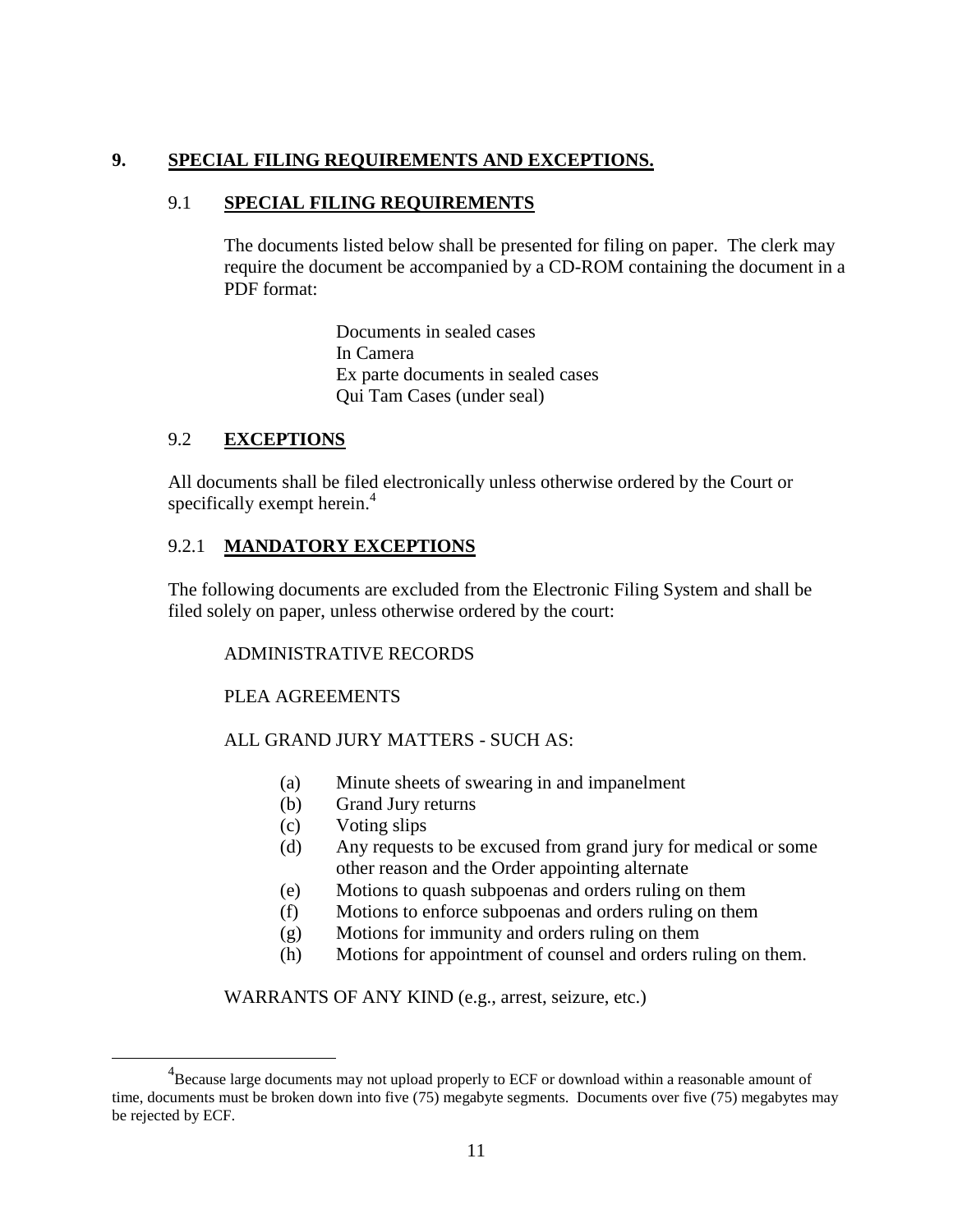### CRIMINAL SUMMONS

PEN REGISTERS, (wire-tap orders)

CRIMINAL SUBPOENAS (issued or returned - executed or unexecuted)

PRE-INDICTMENT/PRE-INFORMATION:

- (a) Complaint filed by U. S. Attorney on behalf of Federal agents or by Federal Agents themselves.
- (b) Affidavits accompanying complaints usually signed by the Federal agent.
- (c) Warrants issued by another district for a defendant residing in our district. The Rule 5 (arraignment) hearing is held in our district and then the paperwork is sent to the other district on a Rule 40 transfer.

CONSENT TO PROCEED BEFORE U. S. MAGISTRATE JUDGE (if not signed by all parties). Consents signed by all parties may be filed electronically.

CJA APPOINTMENT VOUCHERS AND CJA 23 (FINANCIAL AFFIDAVIT)

# **10. RETENTION REQUIREMENTS.**

- (a) A document that is electronically filed and requires an original signature other than that of the Filing User must be maintained in paper form by counsel and/or the firm representing the party on whose behalf the document was filed until one year after all periods for appeals expire. On request of the court, said counsel must provide the original document for review.
- **(**b) The clerk's office may choose to discard certain documents brought to the clerk's office for filing in paper form after those documents are scanned and uploaded to the System. Therefore, counsel shall provide the court with a copy of the original documents with intrinsic value for scanning and maintain the original signature in accordance with 10(a).
- (c) Pursuant to Fed. R. Civ. P. 5(d) disclosures under Rule  $26(a)(1)$  or (2) and discovery material must not be filed until they are used in the proceeding or the court orders filing. Pursuant to LR 26.1(b), the party responsible for service of a discovery document not filed of record, including disclosures, notices, interrogatories, requests and answers or responses thereto, shall be the custodian and must retain the original document. The custodian must provide access to all parties of record during the pendency of the action.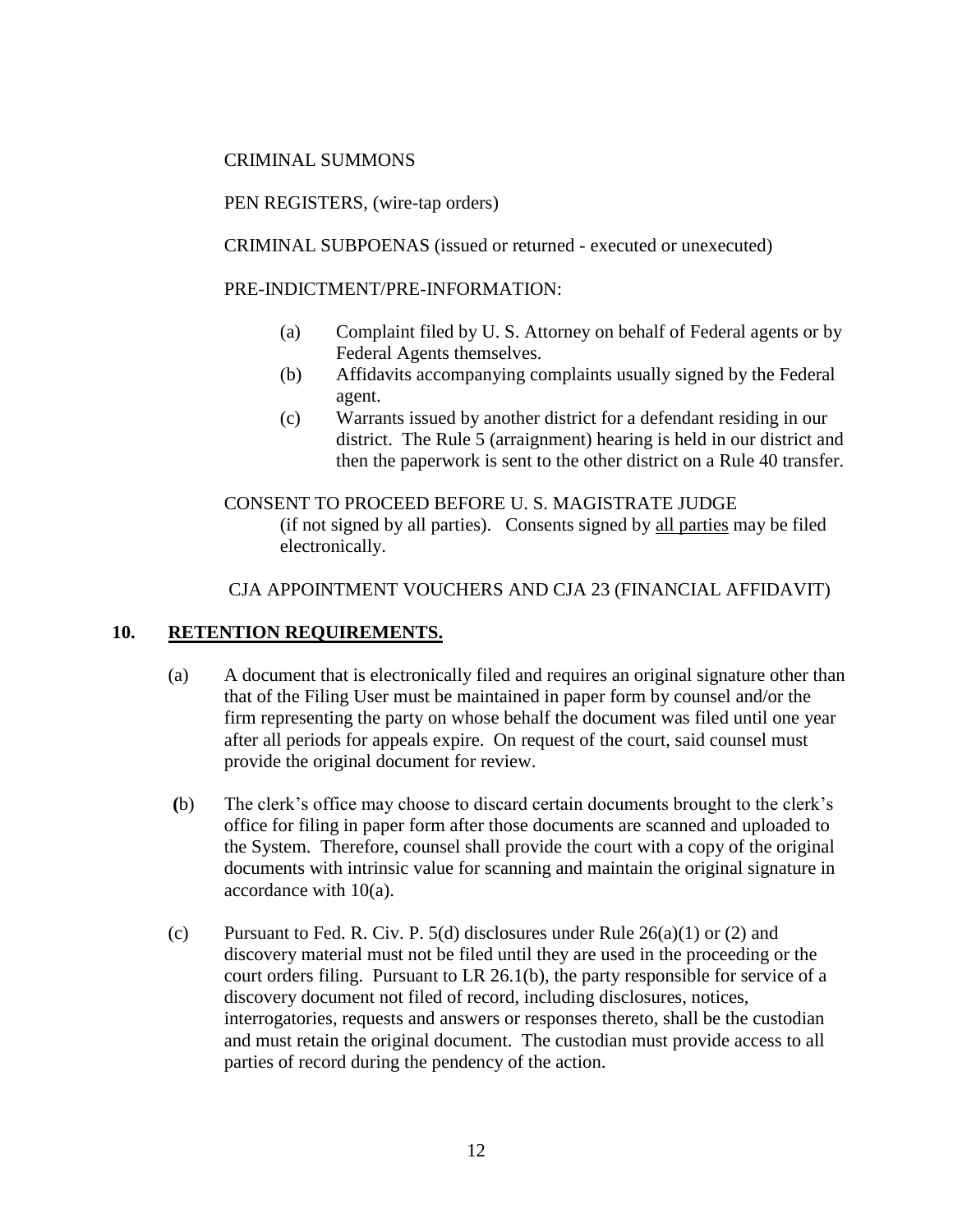# **11. SIGNATURES.**

- (a) The user login and password required to submit documents to the Electronic Filing System serve as the Filing User signature on all electronic documents filed with the court. They serve as a signature for purposes of Fed. R. Civ. P. 11, all other Federal Rules of Civil Procedure, the Federal Rules of Criminal Procedure, the Joint Local Rules of this court and any other purpose for which a signature is required in connection with proceedings before the court.
- (b) An electronically filed document must include a signature block in compliance with L.R. 5.1(a), and must set forth the name, address, telephone number, fax number, and email address. In addition, the name of the Filing User under whose login and password the document is submitted must be preceded by an "s/" and typed in the space where the signature would otherwise appear. A handwritten signature is required for any document filed in paper.

No Filing User or other person may knowingly permit or cause to permit a Filing User password to be used by anyone other than an authorized agent of the Filing User.

- (c) A document containing the signature of a defendant in a criminal case shall be electronically filed as a scanned document in .pdf format that contains an image of the defendant's original signature. The Filing User is required to verify the readability of the scanned document before filing it electronically.
- (d) A document requiring signatures of more than one party must be filed either by:
	- (1) electronically filing a scanned document containing all necessary signatures; or
	- (2) representing the consent of the other parties on the document; or
	- (3) identifying on the document the party whose signature is required and by the submission of a notice of endorsement by the other parties no later than seven (7) days after filing; or
	- (4) any other manner approved by the Court.
- (e) A non-filing signatory or party who disputes the authenticity of an electronically filed document with a non-attorney signature, or the authenticity of the signature on that document; or the authenticity of an electronically filed document containing multiple signatures or the authenticity of the signature themselves, must file an objection to the document within fourteen (14) days of service of the document.
- (f) Any party challenging the authenticity of an electronically filed document or the attorney's signature on that document must file an objection to the document within fourteen (14) days of service of the document.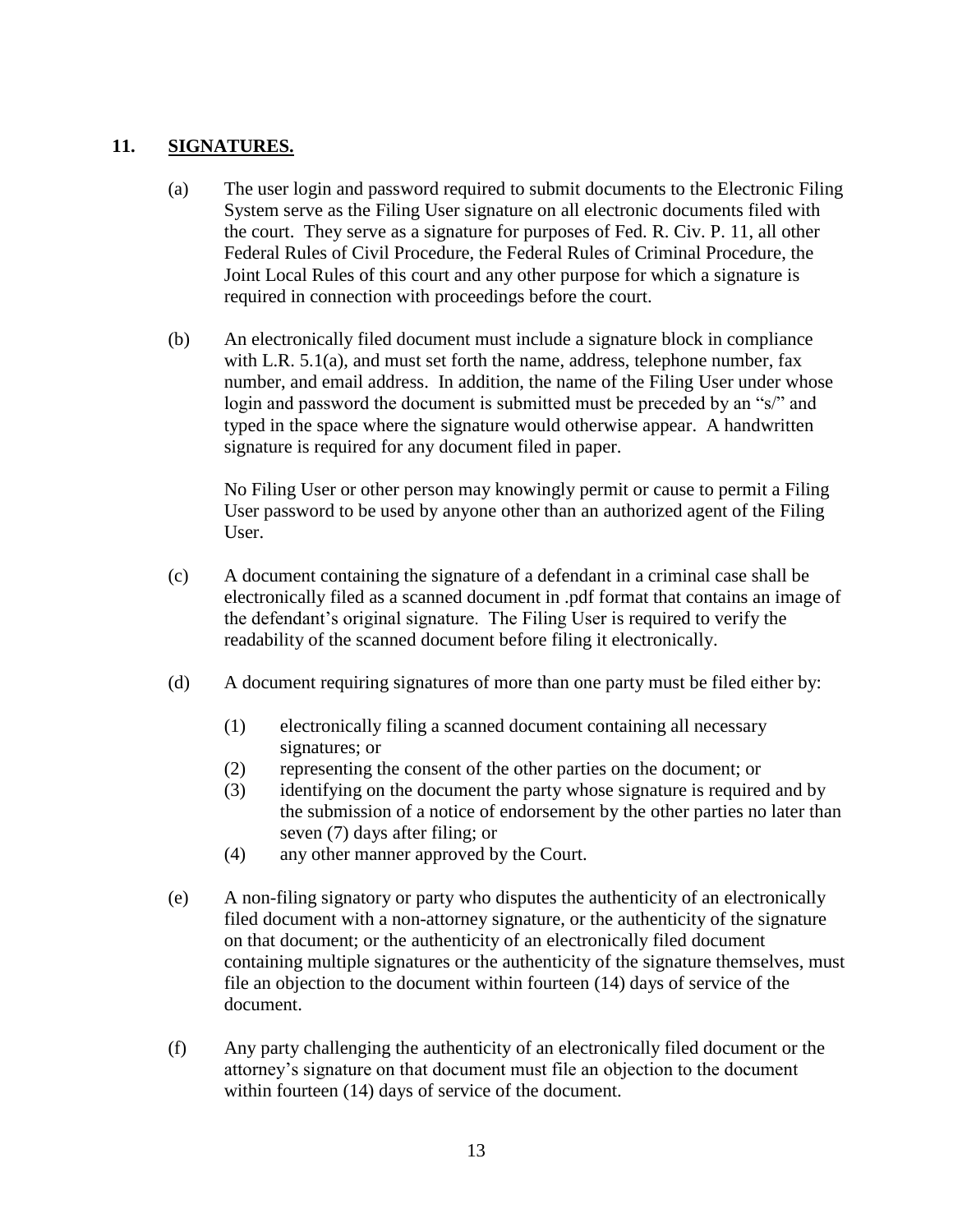(g) If a party wishes to challenge the authenticity of an electronically filed document or signature after the fourteen (14) day period, the party shall file a motion to seek a ruling from the court.

### **12. SERVICE OF DOCUMENTS BY ELECTRONIC MEANS.**

#### 12.1 **SERVICE OF PROCESS**

Federal Rules of Civil Procedure 5(b) and the Federal Rules of Criminal Procedure 49(b) do not permit electronic service of process for purposes of obtaining personal jurisdiction, *i.e.,* Rule 4 service. Therefore, service of process must be effected in the traditional manner.

#### 12.2 **OTHER TYPES OF SERVICE**

#### 12.2.1 Filing User

Upon the electronic filing of a pleading or other document, the court's Electronic Case Filing System will automatically generate and send a Notice of Electronic Filing (NEF) to all Filing Users associated with that case, along with a hyperlink to the electronic document. Transmission of the Notice of Electronic Filing with a hyperlink to the electronic document constitutes service of the filed document.

When a sealed document is filed, ECF provides notice of electronic filing to all parties in the case. A sealed document will not be available electronically to parties, attorneys or the public. The filing party *must use* alternate forms of service to provide any parties entitled to notice with copies of the sealed document.

The NEF must include the time of filing, the date the document was entered on the docket, the name of the party and attorney filing the document, the type of document, the text of the docket entry, and an electronic link (hyperlink) to the filed document, allowing anyone receiving the notice by email to retrieve the document automatically. If the Filing User becomes aware that the NEF was not transmitted successfully to a party, or that the notice is deficient, *i.e.,* the electronic link to the document is defective, the filer shall serve the electronically filed document by email, hand, facsimile, or by first-class mail postage prepaid immediately upon notification of the deficiency of the NEF.

#### 12.2.2 Individual who is not a Filing User

A non-registered participant is entitled to receive a paper copy of any electronically filed document from the party making such filing. Service of such paper copy must be made according to the Federal Rules of Civil Procedure, the Federal Rules of Criminal Procedure and the Joint Local Rules.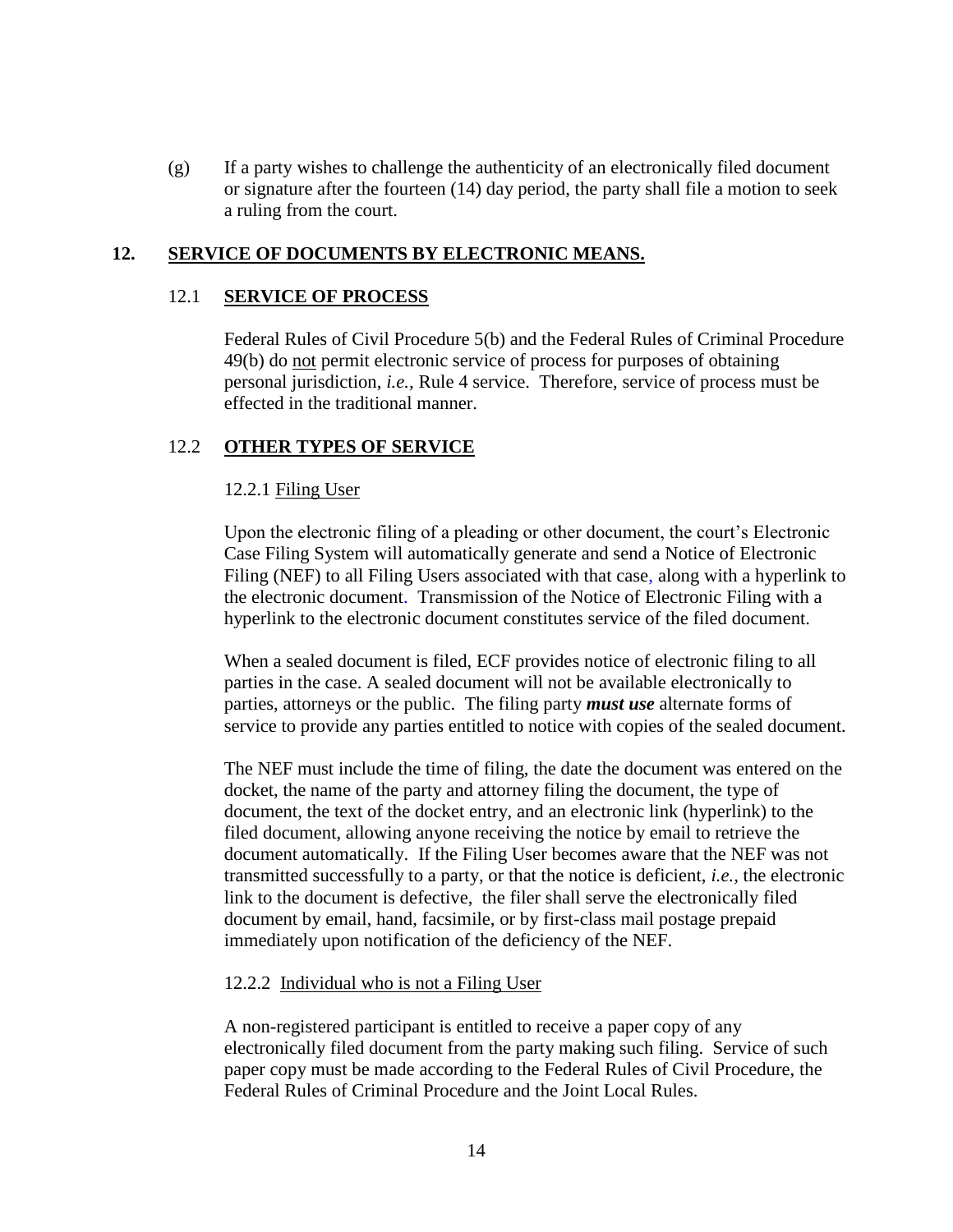# **13. FEES PAYABLE TO THE CLERK.**

Any fee required for filing a pleading or document in District Court is payable upon filing of the document. Filing Users will be automatically directed to the Department of Treasury's internet payment process when filing any pleading or document which requires a fee. The receipt of the fee will be indicated in the text of the docket entry. The court will not maintain electronic billing or debit accounts for litigants.

A refund of a fee collected upon filing is generally prohibited. In the event a fee is erroneously collected electronically via credit card, the refund will be processed through the electronic credit card system. The court will not issue a refund by check. A Filing User shall request a refund by written application to the court.

# **14. TECHNICAL FAILURES.**

- (a) If the site is unable to accept filings continuously or intermittently for more than one (1) hour occurring after 12:00 noon Eastern Time that day, the clerk shall deem the court's Electronic Case Filing web site to be subject to a technical failure.
- (b) If a Filing User experiences a technical failure as defined herein, the Filing User may submit the document to the clerk of court, provided that the document is accompanied by a certification signed by the Filing User, that the Filing User has attempted to file the document electronically at least twice, with those unsuccessful attempts occurring at least one (1) hour apart after 12:00 noon Eastern Time that day. The clerk may require the document to be accompanied by a disk or CD-Rom which contains the document in .pdf format.
- (c) The initial point of contact for a Filing User experiencing technical difficulty filing a document electronically will be the court's ECF Help Desk at the numbers listed on the court's web site and in the ECF User Manual.
- (d) A Filing User who suffers prejudice as a result of a technical failure as defined herein or a Filing User who cannot file a time-sensitive document electronically due to unforeseen technical difficulties, such as the malfunctioning of a Filing User's equipment, may seek relief from the Court.

# **15. PUBLIC ACCESS.**

 $\overline{a}$ 

15.1 (a) A person may receive information from the Electronic Filing System at the court's Internet site by obtaining a PACER login and password.<sup>5</sup> A person

<sup>&</sup>lt;sup>5</sup>Pursuant to the Judicial Conference Electronic Public Access Fee Schedule, non-judiciary CM/ECF users will be charged a fee of ten cents per page obtained remotely through the PACER system, with a total for any document, docket sheet, or case-specific report not to exceed the fee for 30 pages. (Effective April 1, 2012)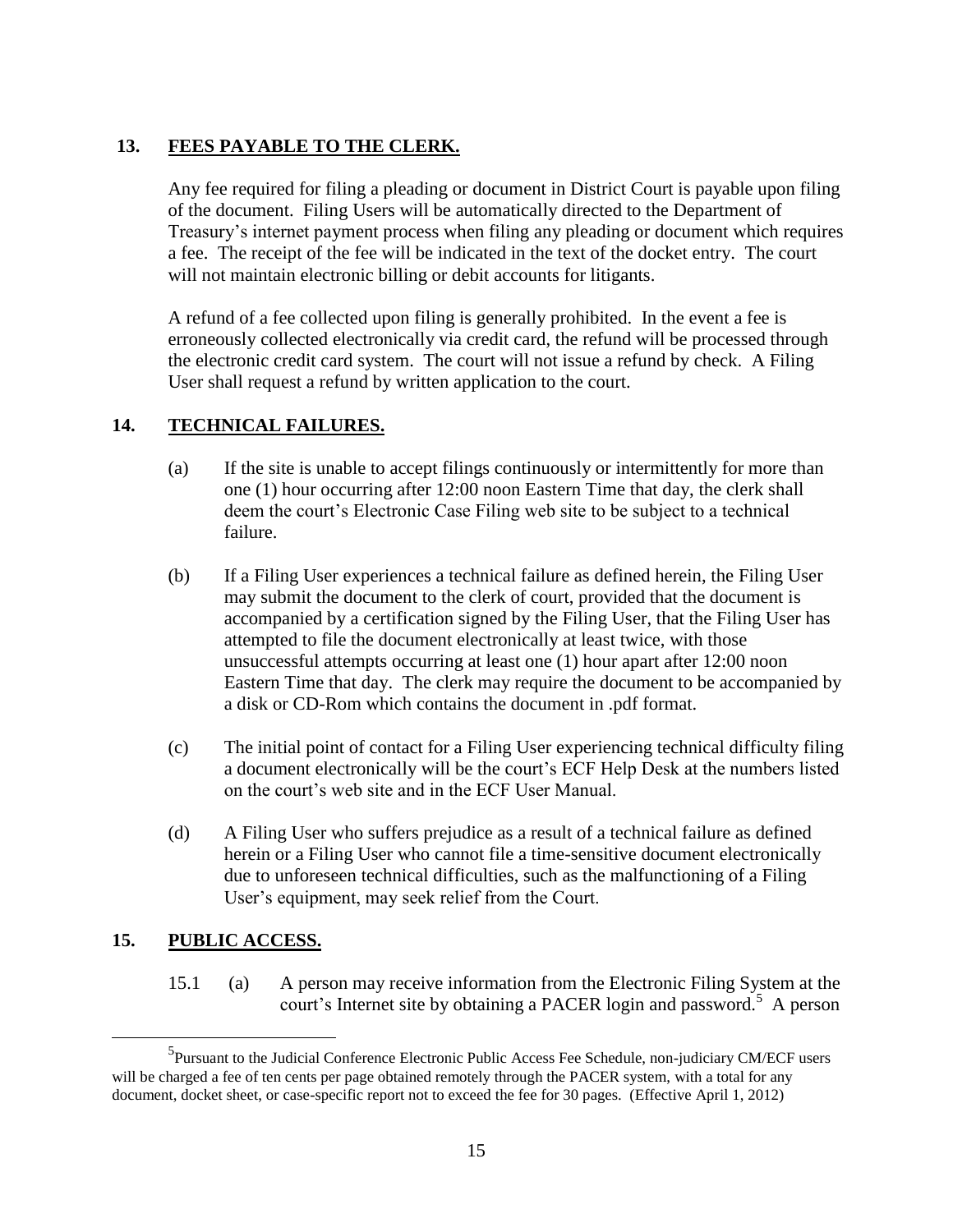who has PACER access may retrieve docket sheets and documents (unless otherwise sealed or restricted) in criminal and civil cases except for social security appeals and immigration cases, in which only a Filing User who is counsel in the case may retrieve documents electronically. Documents in social security appeals and immigration cases are not available for public view over the Internet in accordance with Fed. R. Civ. P. 5.2(c). Any case or document under seal shall not be available electronically or through any other means.

- (b) If a case or document has been restricted, a PACER user may retrieve the docket sheet over the Internet, but only a Filing User who is counsel of record may retrieve restricted documents electronically. However, a restricted case or document will be available for viewing by the public at the clerk's office.
- (c) Electronic access to electronic docket sheets and all documents filed in the System, unless sealed, is available to the public for viewing at no charge during regular business hours at the clerk's office. A copy fee for an electronic reproduction is required in accordance with 28 U.S.C. 1914.
- (d) Conventional copies and certified copies of electronically filed documents may be purchased at the clerk's office. The fee for copying and certifying will be in accordance with 28 U.S.C. 1914.

### 15.2 **SENSITIVE INFORMATION**

Since the public may access certain case information over the Internet through the court's Electronic Filing System, sensitive information should not be included in any document filed with the court unless such inclusion is necessary and relevant to the case. Federal rules<sup>6</sup> support compliance with the E-Government Act. Parties and their attorneys are responsible under the rules for preventing disclosure of certain confidential information in case filings. **The clerk does not review case filings for compliance or independently redact or seal noncomplying filings.** 

**CIVIL.** The court recognizes that parties may need to include in the record a document containing information such as driver's license number; medical records, treatment and diagnosis; employment history; individual financial information; and proprietary or trade secret information.

 $\overline{a}$ 

However, transcripts of federal court proceedings shall not be subject to the thirty-page fee limit.

The access fee does not apply to official recipients of electronic documents, *i.e.,* parties legally required to receive service or to whom service is directed by the filer in the context of service under Federal Rules of Civil Procedure. Official recipients will receive the initial electronic copy of a document free to download as they see fit, but if they remotely access the document again, they will be charged ten cents per page.

<sup>6</sup> *See* Fed. R. Civ. P. 5.2; Fed. R. Crim. P. 49.1.